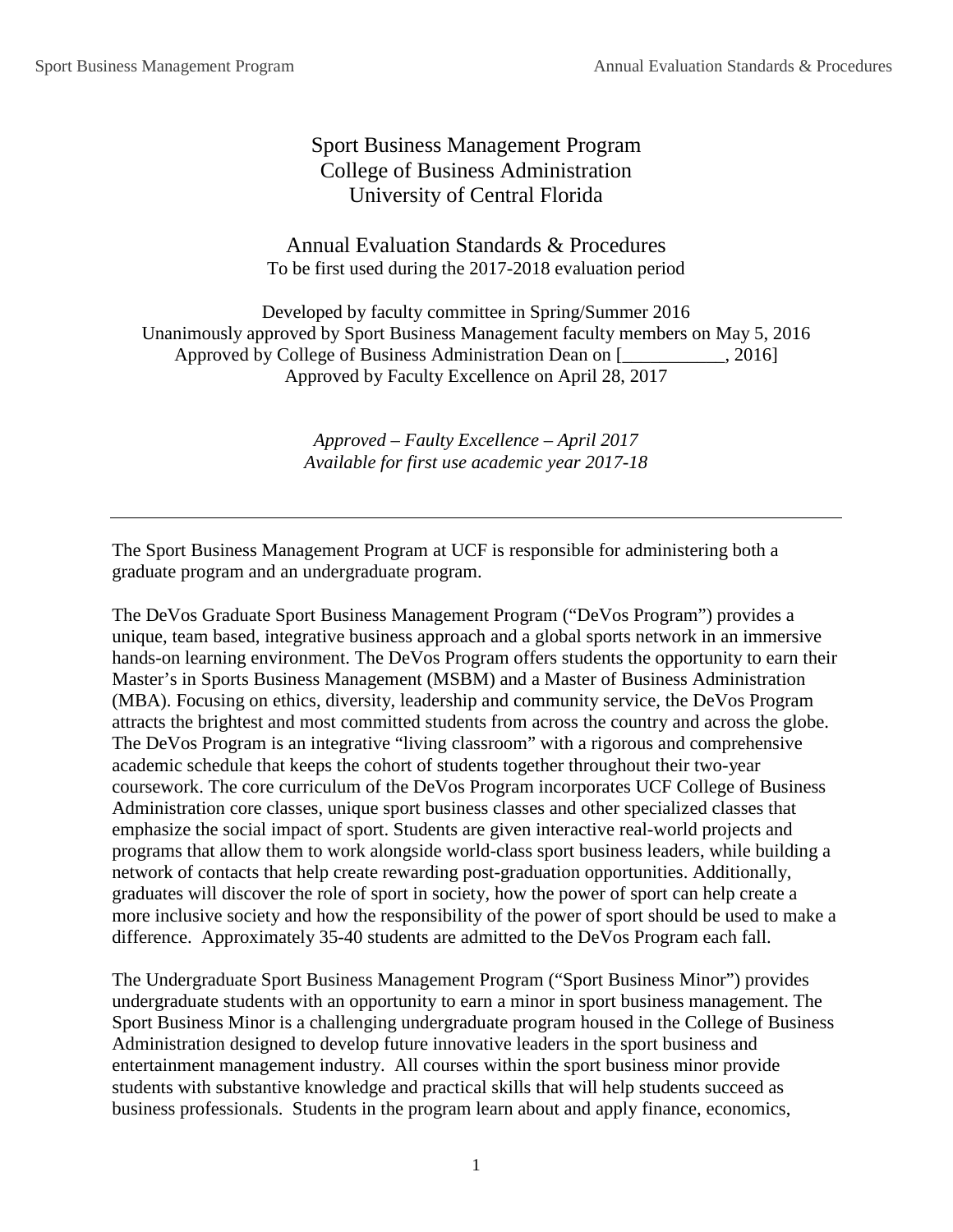management, marketing, accounting, statistics, analytics, and legal concepts to the sport business industry. Students in the Sport Business Minor also learn about the business side of the sport and entertainment industry by participating in a variety of volunteer, internship and other experiential learning opportunities. The Sport Business Minor has grown from 10 students in Summer 2007 to over 400 students enrolled in classes during the Spring 2016 semester.

### **I. Annual Evaluation**

## **Overview**

For each academic year, the faculty evaluation period begins May  $8<sup>th</sup>$  and continues through May  $7<sup>th</sup>$  the following year. After the end of the evaluation period, the Chair / Academic Program Director ("Director") of the Sport Business Management Program will evaluate each faculty member's performance. The evaluation will follow the standards and procedures described in this AESP document as well as in the current UCF-UFF Collective Bargaining Agreement.

In general, annual faculty assignments will be as follows:

- **Teaching and Student Engagement**: 12.5% per 3-hour course during the 9-month academic year (e.g., 4-4 teaching  $load = 100\%$ ; and 3-3 teaching  $load = 75\%$ ). Assigned teaching load can vary for each faculty member within the unit. For example, tenureearning and tenured faculty members will generally be assigned either a 3-3 or 2-2 teaching load based primarily on research assignment (and terms of employment agreement when faculty member commenced employment at UCF). For purposes of illustration, tenure-earning and tenured faculty members can be assigned a research assignment of up to 50% of total workload, which would result in a reduced teaching load (i.e., course release(s)). In addition, non-tenure-earning instructors and lecturers with no service, research or administrative responsibilities/assignments will generally be assigned a 4-4 teaching load. For purposes of illustration, a non-tenure-earning instructor or lecturer who is responsible for directing the Sport Business Minor, is responsible for university and professional service activities, and who is also involved with research, will generally be assigned a maximum of a 3-3 teaching load based on administrative, service, professional development and other creative activities, and research assignments.
- **Scholarly Research**: Up to 50% for tenure-earning and tenured faculty members, and up to 20% for instructors and lecturers (as agreed upon each academic year by Director and faculty member)
- **University, College, Program/Unit, and Other Meaningful Service**: Up to 20% (as agreed upon each academic year by Director and faculty member; a 15-20% assignment will generally be assigned for faculty members with significant service responsibilities such as administrative work at the graduate level, or being assigned responsibility for directing/coordinating the Sport Business Minor)
- **Professional Development & Other Creative Activities**: Up to 10% (as agreed upon each academic year by Director and faculty member)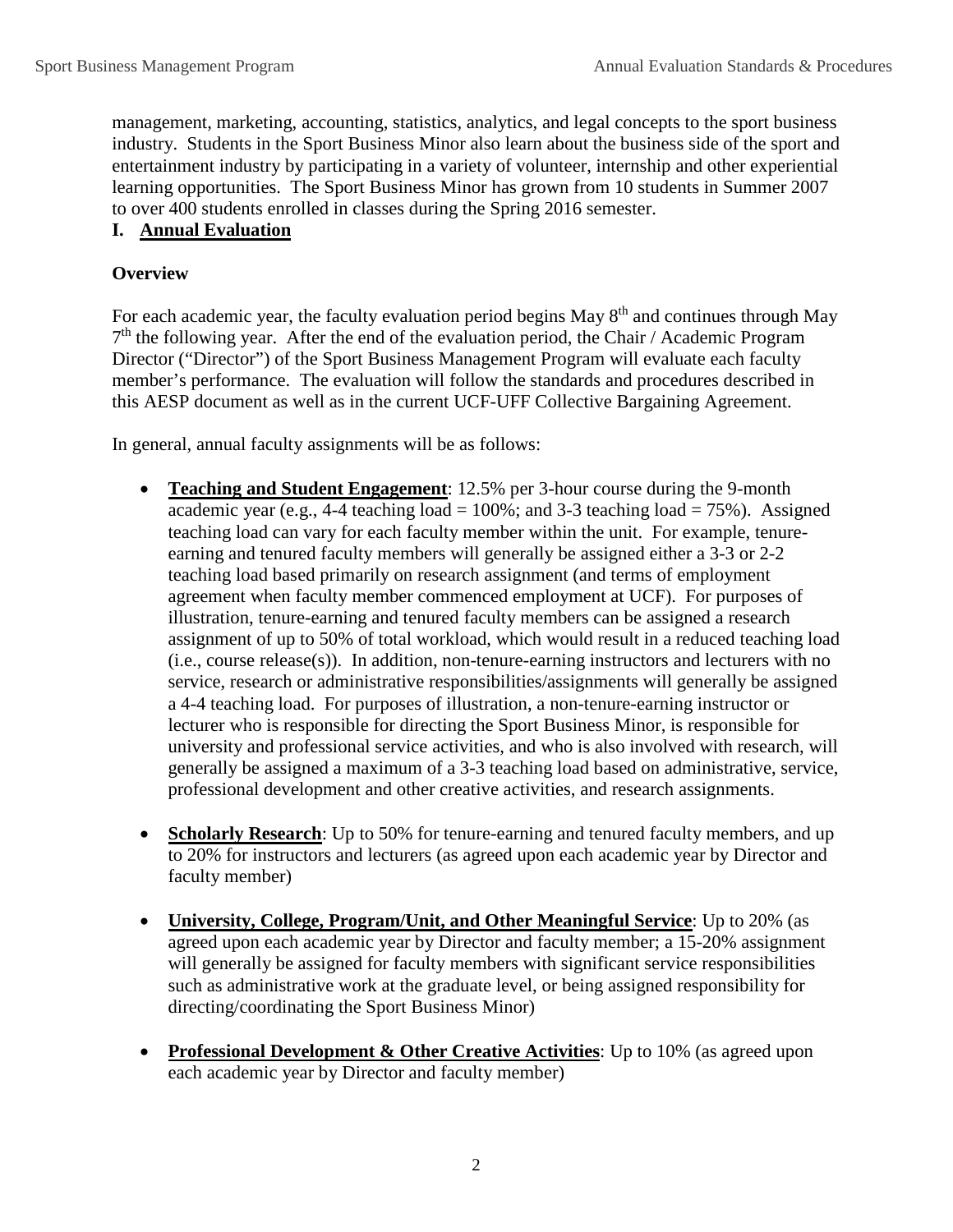While it is expected that most faculty members' time will be allocated in the proportions given above, it is recognized that circumstances may arise that warrant variations in the percentages under each category. For example, although a faculty member may be assigned "no administrative duties" in his or her employment agreement, that faculty member may nonetheless be asked to assist with various "other university duties" throughout the academic year. As such, these "other university duties" may impact variations in the above target percentages. In addition, faculty members are permitted to teach a 1-3 track instead of a 2-2 track or a 4-2 track instead of a 3-3 track; the total number of courses taught during the academic year is the key variable.

Each year, by or prior to the established deadline, each faculty member will complete an annual report that documents the faculty member's activities and accomplishments in each area of assignment. It is the responsibility of each faculty member to thoroughly document activities and accomplishments in his or her annual report. The faculty member must provide information regarding courses taught on a supplemental summer assignment or courses taught on an overload basis. However, the faculty member is not required to provide information on activities and accomplishments that occur when the faculty member is not under contract with UCF (e.g., during the summer semester when the faculty member does not have a supplemental summer assignment).

### **Measurable Goals Meeting at Beginning of Each Annual Evaluation Period**

Each faculty member in the Sport Business Management Program agrees to meet with the Director at the beginning of the evaluation period (e.g., in late April or at any time in May) to discuss the faculty member's intended teaching, research, service, professional development, and other activities for the evaluation period. During or following that meeting, the faculty member and the Director will agree on goals based in part on the intended exemplary activities listed in this document for each area of assignment. The faculty member can request a meeting with the Director during the evaluation period to discuss changes to the agreed upon goals. Agreed upon goals will be made available to all other faculty members in the Sport Business Management Program upon written request to the Director. This AESP documents provides a list of sample exemplary goals for each of the four core evaluation categories described above. If agreement is not reached between the faculty member and Director with respect to goals in all areas of assignment, the faculty member may appeal to the Dean of the College of Business Administration to establish goals, or may proceed with intended activities and be evaluated based on the standards stated in each section of this document.

### **Assessment of Overall Performance: Evaluation of Each Area of Assignment**

Each faculty member will be given an overall professional performance assessment based on the ratings earned in teaching, research, service, professional development, and other assigned or completed duties and responsibilities. The overall rating will be determined using the percentages assigned to each activity (e.g., for an instructor who is responsible for directing/coordinating the Sport Business Minor, 60-70% teaching, 10-20% research, 10-20% service, and 10% professional development and other creative activities; similarly, for a tenured associate professor, 30-40% teaching, 40-50% research, 10-15% service, and 10% professional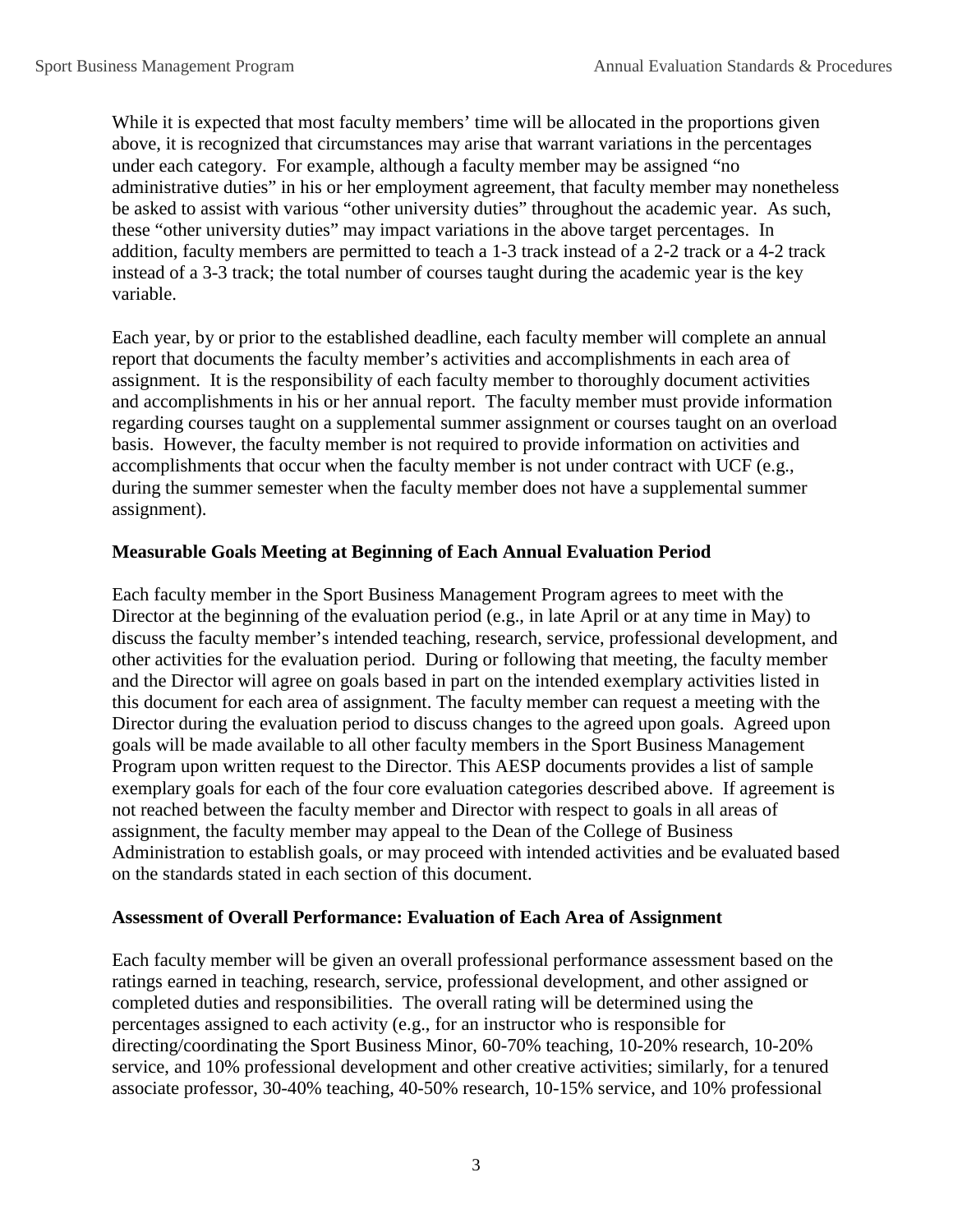development and other creative activities). In other words, the weight for each area will be based on the assignment of effort percentage for the area.

The overall evaluation rating and the rating for each of the four areas of faculty activity and accomplishments will be based on the scale in Table 1. For illustration purposes, a faculty member would need to earn a cumulative weighted rating of at least 3.5 for an overall "Outstanding" rating. A sample rating calculation is:  $4 \times .7$  (teaching) + 3 x .15 (service) + 4 x .05 (research) + 3 x .1 (professional development) = 3.75 (overall rating of "Outstanding").

| <b>Evaluation</b>         | <b>Point Values for Each</b><br>Category | <b>Rating Scale for Overall</b><br><b>Evaluation</b> |
|---------------------------|------------------------------------------|------------------------------------------------------|
| Outstanding               |                                          | $3.50 - 4.00$                                        |
|                           |                                          |                                                      |
| <b>Above Satisfactory</b> | 3                                        | $2.50 - 3.49$                                        |
|                           |                                          |                                                      |
| Satisfactory              | ◠                                        | $2.00 - 2.49$                                        |
|                           |                                          |                                                      |
| Conditional               |                                          | $1.00 - 1.99$                                        |
|                           |                                          |                                                      |
| Unsatisfactory            |                                          | $0.00 - 0.99$                                        |

#### **Table 1. Evaluation Scale**

Each area of assignment will be assigned an annual rating of Outstanding, Above Satisfactory, Satisfactory, Conditional, or Unsatisfactory (that is, either 0, 1, 2, 3, or 4 points). In each of the remaining sections of this document relating to an area of assignment, minimum standards for achieving a rating of Satisfactory are described. In the event of a disagreement, the Director would be responsible for establishing that the faculty member has not met minimum standards for the evaluation period. Additional exemplary activities are also listed. It is the responsibility of the faculty member to demonstrate that exemplary activities have been accomplished for the evaluation period. The evaluation in each area will be assigned as follows:

*Outstanding* will be assigned if the faculty member meets the minimum standards for a rating of Satisfactory in the area of assignment, and either (a) there is evidence of success in substantially more of the listed additional exemplary activities, in quality, difficulty, variety or number of occurrences, than a majority of the faculty member's peers, or (b) the faculty member has achieved the goals agreed to by the faculty member and the Director at the beginning of the evaluation period for specific exemplary activities in that area of assignment.

*Above Satisfactory* will be assigned if the faculty member meets the minimum standards for a rating of Satisfactory, and if (a) there is substantive evidence of only one or two of the listed additional exemplary activities, and/or (b) the faculty member has put forth substantive efforts towards the specific exemplary activities in that area of assignment agreed to by the faculty member and Director at the beginning of the evaluation period but has not achieved those goals.

*Satisfactory* will be assigned if the faculty member meets the minimum standards for a rating of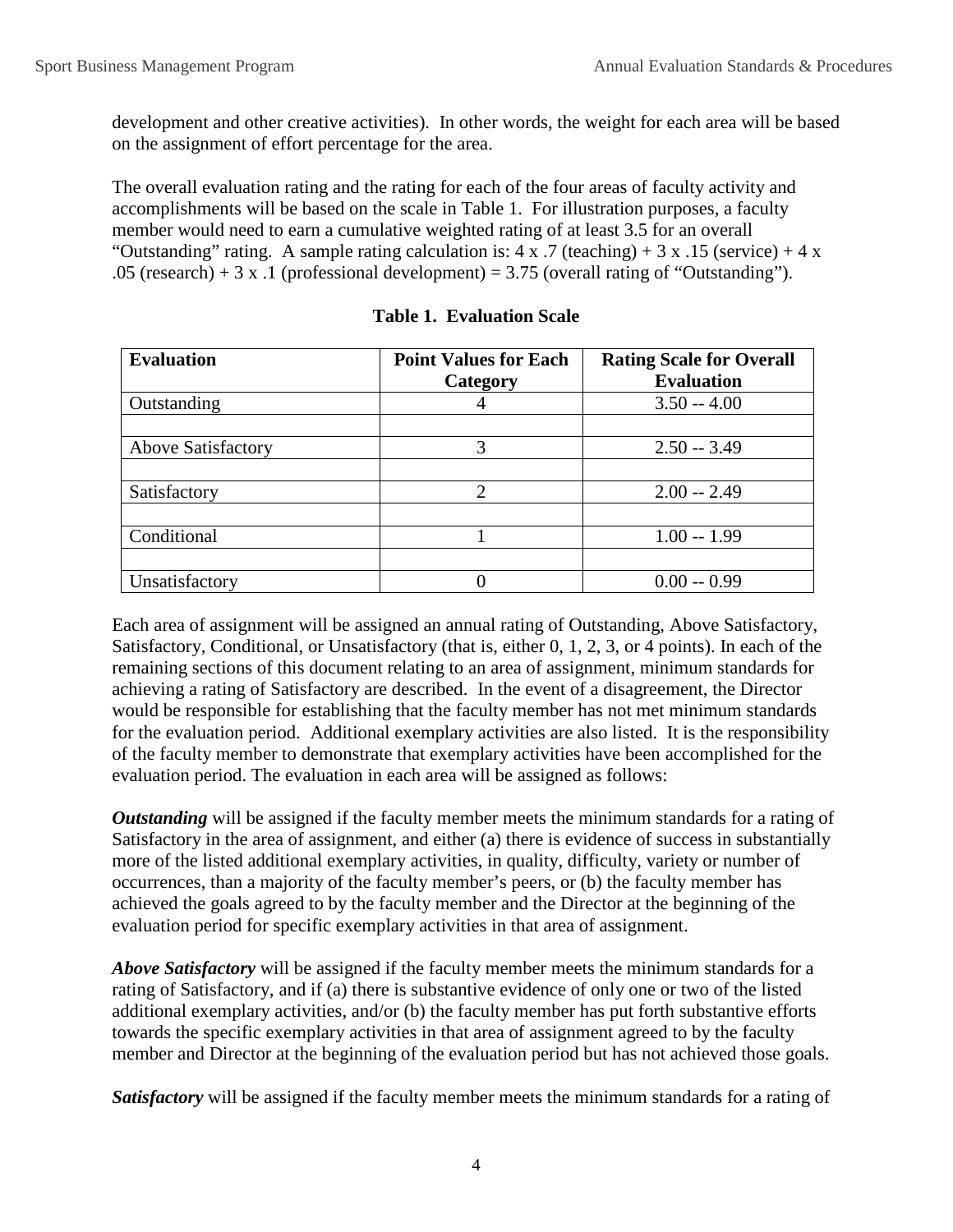Satisfactory and there is little or no evidence of any additional exemplary activities in the area.

*Conditional* will be assigned if the faculty member does not meet the minimum standards for a rating of Satisfactory for the current evaluation period and was not assigned a Conditional or Unsatisfactory rating in the area for either of the previous two evaluation periods.

*Unsatisfactory* will be assigned if the faculty member does not meet the minimum standards for a rating of Satisfactory for the current evaluation period and was assigned a Conditional or Unsatisfactory rating in the area for either of the previous two evaluation periods. If a faculty member is assigned a rating of Unsatisfactory in any area of assignment, the faculty member's overall rating will be Unsatisfactory for the evaluation period.

### **II. Teaching and Student Engagement**

### **Overview**

The Director will evaluate the teaching component of each faculty member's assignment and rate this performance using the evaluation scale shown in Table 1. The teaching evaluation will be based only on teaching activities during the current evaluation year. Expectations of classroom teaching effectiveness will be the same for all faculty members, irrespective of their assigned workload tracks. The Director will take into account class size, course level (e.g., graduate vs. undergraduate) and class type/content when evaluating faculty member teaching and student engagement effectiveness.

The Director will evaluate the teaching and student engagement performance and effectiveness of the faculty member for the evaluation period as part of the annual evaluation process. The faculty member's primary goal in teaching should be to further student learning; therefore, the focus of these evaluation standards is on activities and accomplishments that directly relate to learning by the faculty member's students. The evaluation of teaching is not a simple counting of the number or variety of activities; it seeks to measure efforts expended, progress made, and outcomes achieved.

It is important to clearly delineate faculty activities that are classified as "teaching-related." For purposes of evaluation in the Sport Business Management Program, a teaching activity is defined as any activity in which the faculty member individually mentors, instructs, meets with, and/or advises a student or group of students. Thus, acting in the role of value-added faculty advisor to a student organization is classified as a teaching-related activity, as would making a presentation to a student group at The EXCHANGE, hosting and moderating insightful, high value roundtable discussions for students with sport business industry thought leaders, meeting with and helping students during office hours, or serving with distinction as a member on a dissertation committee.

### **Evaluation Sources/Factors for Teaching and Student Engagement**

In forming the evaluation of teaching and student engagement, the Director will consider the faculty member's teaching assignment for the year (number and types of courses) and will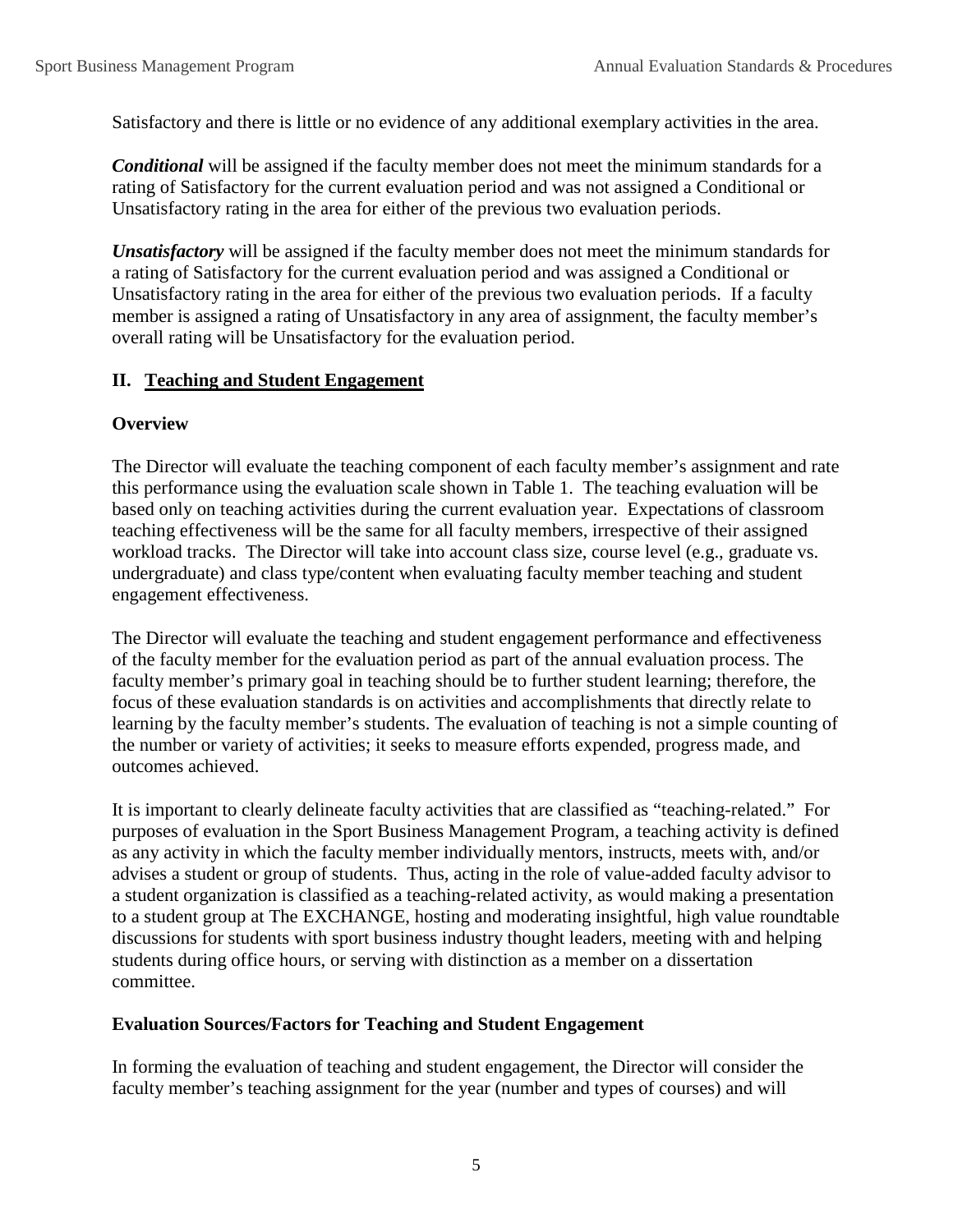analyze information from:

- Teaching and student engagement related materials (e.g., course syllabi, course structure, course content), along with corresponding faculty member self-assessment notes (e.g., on office hours, academic and career advising, and other activities that engage and empower students), submitted by the faculty member as a part of his or her annual report
- Official student perception of instruction (SPI) numerical feedback and written comments
- Unsolicited e-mails and other notes from students (and alums) related to faculty member teaching effectiveness, student engagement and career success outcomes
- Teaching observations and evaluations, if conducted. If the Director, designee, or peer conducts observation and evaluation of teaching, it will be done according to the requirements of the Collective Bargaining Agreement and on an equitable basis (e.g., some defined group such as all faculty members in the first two years of UCF employment, or all faculty members earning evaluations below Satisfactory in the previous year)
- Awards or recognitions for teaching effectiveness (e.g., TIP award, College of Business recognition for student engagement)

### **Minimum Standards for a Satisfactory Rating – Teaching and Student Engagement**

The minimum standards for teaching and student engagement focus on the faculty member's teaching assignment, including work outside of the classroom that supports assigned classes and the enrolled students. By design, these standards are detailed and extensive, as they support and affirm the commitment of both the Sport Business Program and the College of Business Administration to student learning and success.

In order to earn a rating of Satisfactory or higher for teaching and student engagement, the faculty member must meet all of the below requirements.

#### *For each course taught:*

- Provide performance feedback to students (e.g., inform students of grades earned, and meet with students during office hours to discuss student performance on assignments and exams) using the rubrics established for the course. Performance feedback should reflect meaningful differences in performance across students as demonstrated by grade distributions and other student evaluation measures established by the faculty member;
- Relay experiential learning information to students (e.g., internships, job fairs, cocurricular opportunities) on a timely basis;
- Hold classes as scheduled, including a final exam or other activity during the scheduled final exam period, unless a written exemption is granted by the Director;
- Hold one hour of pre-scheduled office hours each week for each 3-hour course assigned at the campus on which the course is taught, be available for additional appointments with students at mutually convenient times, and respond to student emails and phone calls to office phone in a timely manner;
- Earn a rating of Good, Very Good, or Excellent for "Overall Effectiveness of the Instructor" from at least 50% of students responding to the Student Perception of Instruction (SPI) instrument across all courses taught during the evaluation period; and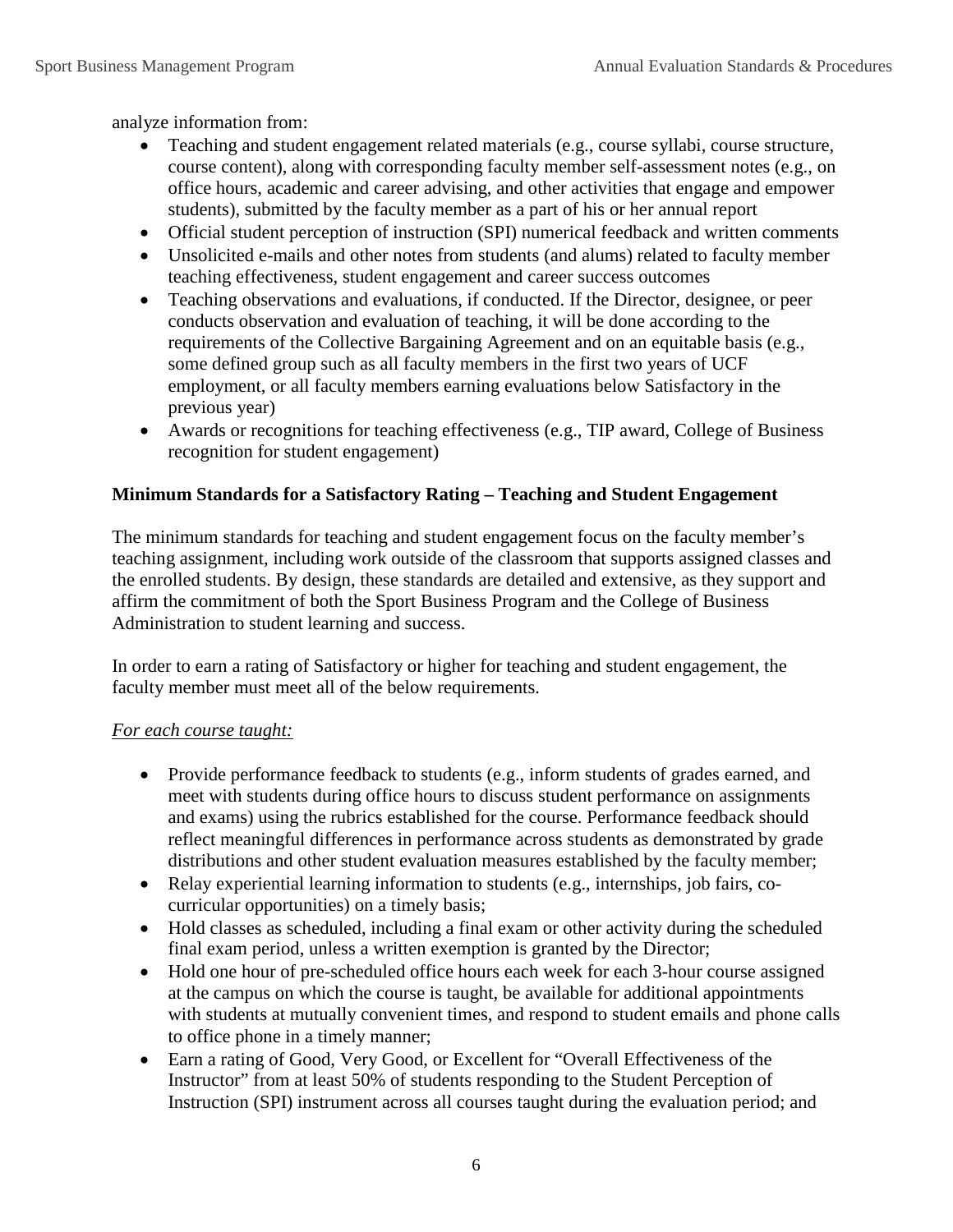• Receive evaluations of Satisfactory or higher on teaching observations, if conducted. The rubric for teaching observation feedback will be provided to the faculty member in advance of the observation.

## *Teaching professionalism responsibilities:*

- Act in a professional manner and show proper respect for students in classroom settings, in other face-to-face meetings, and in communications. This requirement does not preclude having high expectations for student efforts/behavior or high grading standards;
- Adhere to the standards of conduct described in the UCF Faculty Handbook;
- Attend at least one session or event during the evaluation period at the Faculty Center for Teaching and Learning that are designed to help a faculty member improve teaching quality, such as sessions at the winter or summer conferences or other training and learning sessions scheduled throughout the year. Attendance at COBA teaching seminars also counts toward this requirement and other faculty development events may be counted with the permission of the Director;
- Maintain academic and/or professional qualifications necessary under accreditation standards (SACS and AACSB); and

### **Exemplary Activities for Teaching and Student Engagement**

If the faculty member meets the minimum standards for a Satisfactory rating, the Director will consider the following activities and items, and apply them to the ratings guidelines described previously in the event that the faculty member and Director fail to reach agreement on goals for the evaluation period. These activities and items are not necessarily weighted equally. The Director will take into account the effort expended, the substance/depth of the activity, and the outcome achieved. In addition, these exemplary activities are intended to function as a guide for the faculty member and Director during the goals meeting. Stated differently, the faculty member and Director are encouraged to establish goals based in part on the exemplary activities listed in this document.

- Serve with distinction as Faculty Advisor to student organization
- Serve with distinction as advisor or chair of Student Honors Thesis (e.g., Honors-in-Major Thesis)
- Serve with distinction as dissertation committee member or chair of dissertation committee
- Successfully advise student teams working on practical, real-world learning projects for program partner organizations (e.g., market research projects, creation of fundraising events such as races or golf events
- Successfully develop new course (or significantly modify/improve content in existing course)
- Successfully update course content so class remains current, relevant and practical (e.g., develop class-related initiative that encourages students to take risks, collaborate and utilize data-driven decision making)
- Speak at The EXCHANGE or as a part of the Dean's Speaker Series (or at a similar College of Business Administration event at which students are in attendance)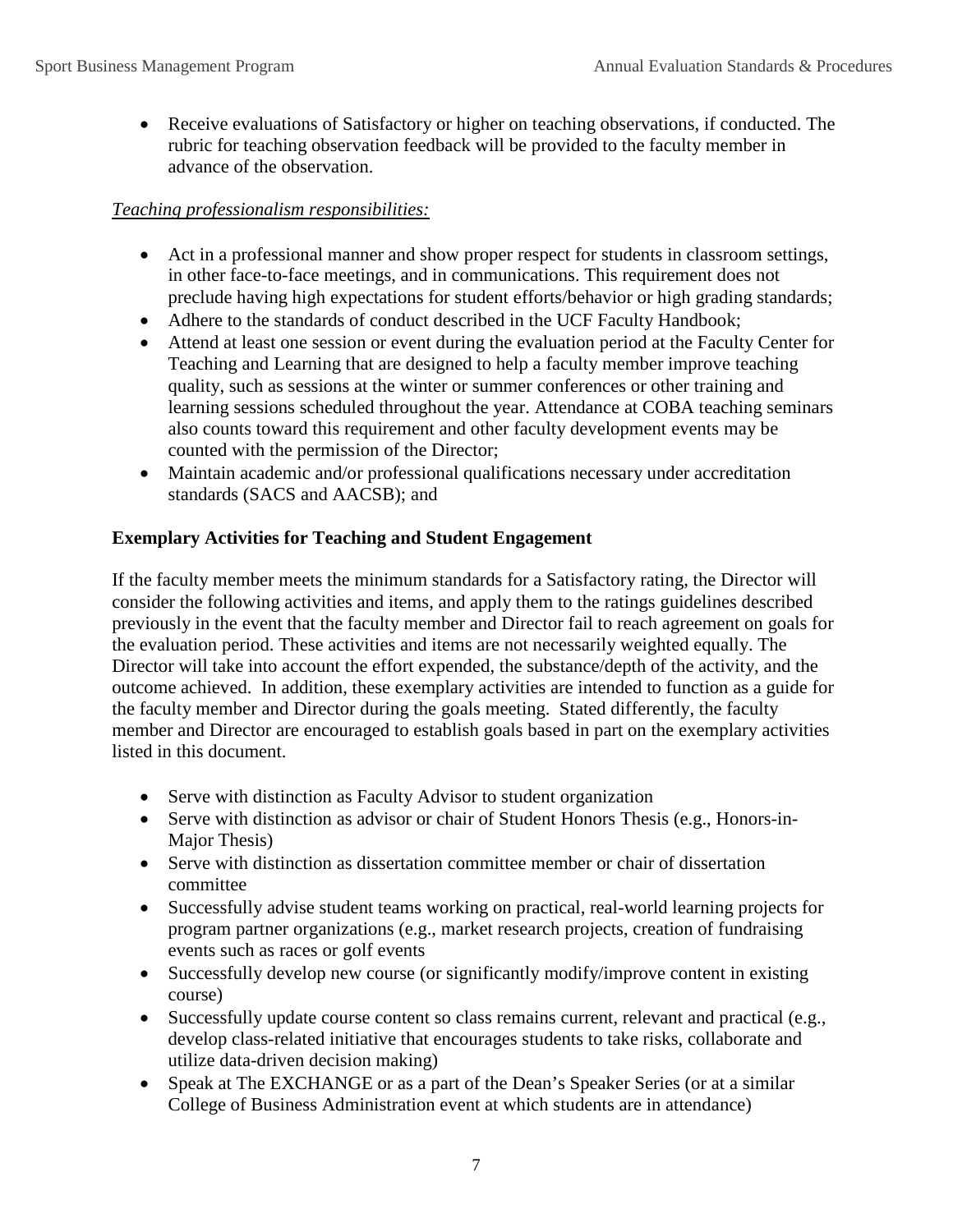- Serve as advisor or chair on Honors-in-Major Thesis committee
- Develop innovative and impactful pedagogical approaches to teaching
- Arrange value-added industry speaking events during class meetings and outside of class meetings
- Mentor students with respect to academic and career success
- Organize successful practical student learning field trips for students to learn from sport business industry leaders
- Receive numerous unsolicited "thank you" notes from students (and alums) related to teaching and student engagement in addition to career help
- Student perception of instruction (SPI) ratings significantly exceed averages (i.e., by at least 20 percent) in College of Business Administration and also for the University
- Student demand for enrollment in classes (e.g., classes taught by instructor commonly reach maximum enrollment and have a wait list of students)
- Demonstrate a high level of engagement with students through active participation in student-focused events (e.g., Welcome to the Majors, student competitions, and graduation receptions)

## **III. Scholarly Research**

### **Overview**

Based on the nature of scholarly/empirical research, the research component of each faculty member's annual assignment will be evaluated based on research accomplishments over the most recent three-year period. The scholarly research evaluation component will reflect both the quantity of publications and the quality/impact of published research (and works in progress). The research expectations for faculty members will differ based on position (tenure earning vs. non-tenure-earning) and annual assignment percentage for scholarly research (for example, 30- 50% for associate professor vs. 0-20% for non-tenure-earning faculty member).

### **Evaluation Sources/Factors for Scholarly Research**

The below guidance recognizes that the Sport Business Management Program's primary research focus is on the publication of discipline-based scholarship that is consistent with the mission of the Sport Business Management Program and the College of Business Administration, while also acknowledging the relevance and value of other types of academic and professional scholarship. For faculty guidance regarding the continuing development of a research program and for purposes of evaluation of a faculty member's research performance, the following criteria should be taken into consideration: (a) the reputation of the publication outlets for research (see **Appendix A** for journal list/rankings); (b) the substantive characteristics of research; and (c) the potential impact of research (e.g., citations and references in Google Scholar, Selected Works and similar "download metrics" combined with additional "altmetrics" variables that assess research impact). The Director will evaluate the importance and quality of peer-reviewed journal publications based on the list/ranking of journals in **Appendix A**; additional journals can be added to this list from time to time, and this list can also be modified, based on recommendation by faculty member(s) and agreement by the Director. Journals not included in **Appendix A** will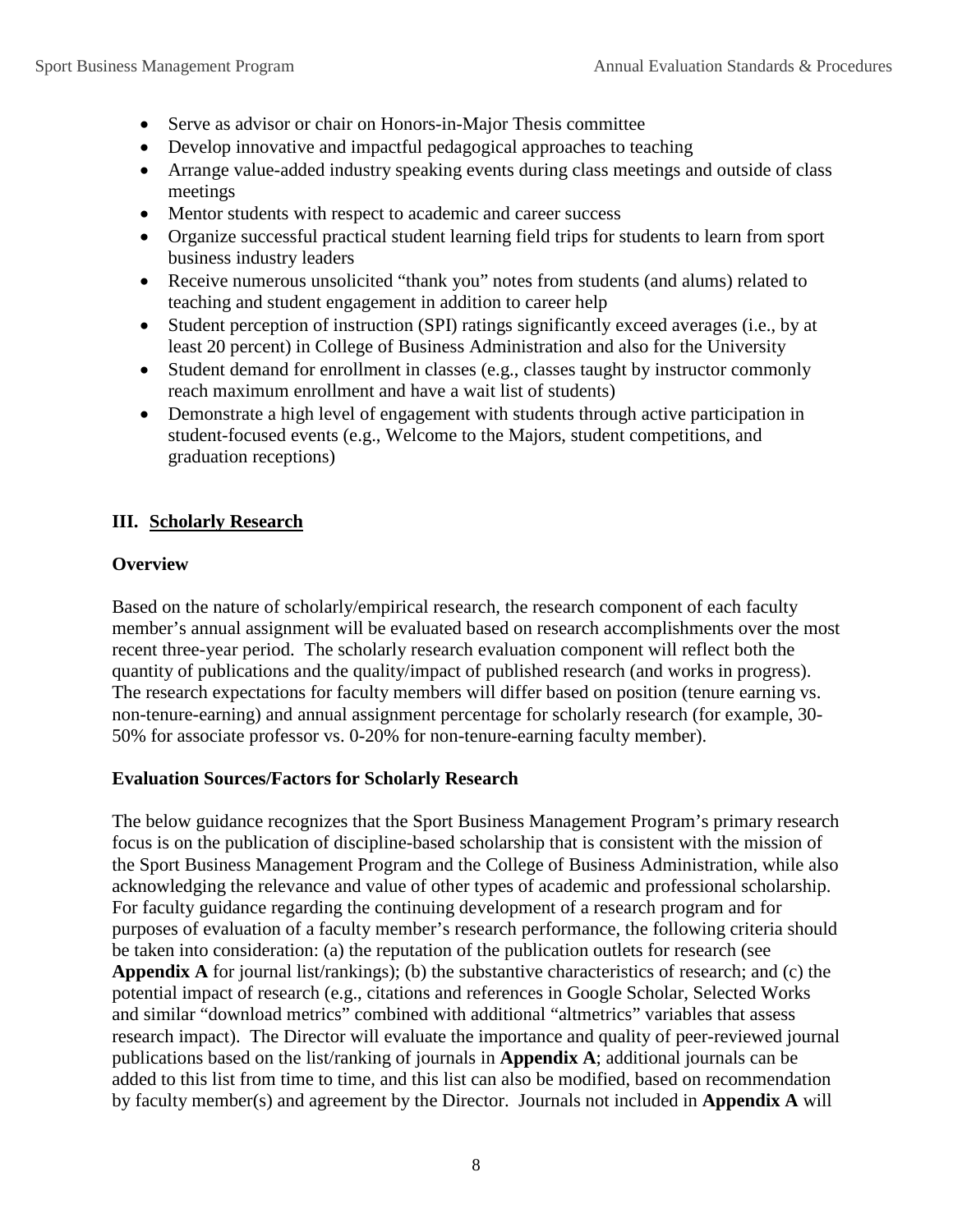be assigned a tier ranking/classification based on mutual agreement of faculty member and the Director.

The Director will rely on each faculty member to provide a current listing of all research-related activities in his or her annual report.

#### **Minimum Standards for a Satisfactory Rating – Scholarly Research**

In order to earn a rating of Satisfactory or higher for scholarly research, the faculty member must meet all of the below requirements.

- Publish at least two peer-reviewed journal articles during the most recent three-year period in one of the journals listed in **Appendix A**
- Demonstrate robust overall research agenda (e.g., publications, revise and resubmits, journal submissions, and works in progress)
- Meet minimum requirements established by the faculty member and Director for research impact (e.g., minimum threshold for citations and references in Google Scholar for research previously published)
- Present scholarly research at a minimum of one conference/symposium (or similar event/outlet) during the most recent academic year
- Meet AACSB and SACS research requirements to maintain academic and/or professional qualifications

### **Exemplary Activities for Scholarly Research**

If the faculty member meets the minimum standards for a Satisfactory rating, the Director will consider the following activities and items, and apply them to the ratings guidelines described previously in the event that the faculty member and Director fail to reach agreement on goals for the evaluation period.

- Author articles for non peer-reviewed journals/publications such as *Sports Business Journal*
- Write and/or edit industry/scholarly book
- Author scholarly book chapters
- Author scholarly encyclopedia entries
- Author white papers or other practical research reports
- Review book proposals/revisions and journal article submissions
- Receive internal or external awards recognizing published research
- Receive grants and contracts related to publishing
- Present papers at national and international conferences
- Develop new, innovative research focus areas and contributions to practice
- Collaborate with other universities on research activities/projects

#### **IV. University, College, Program/Unit, and Other Meaningful Service**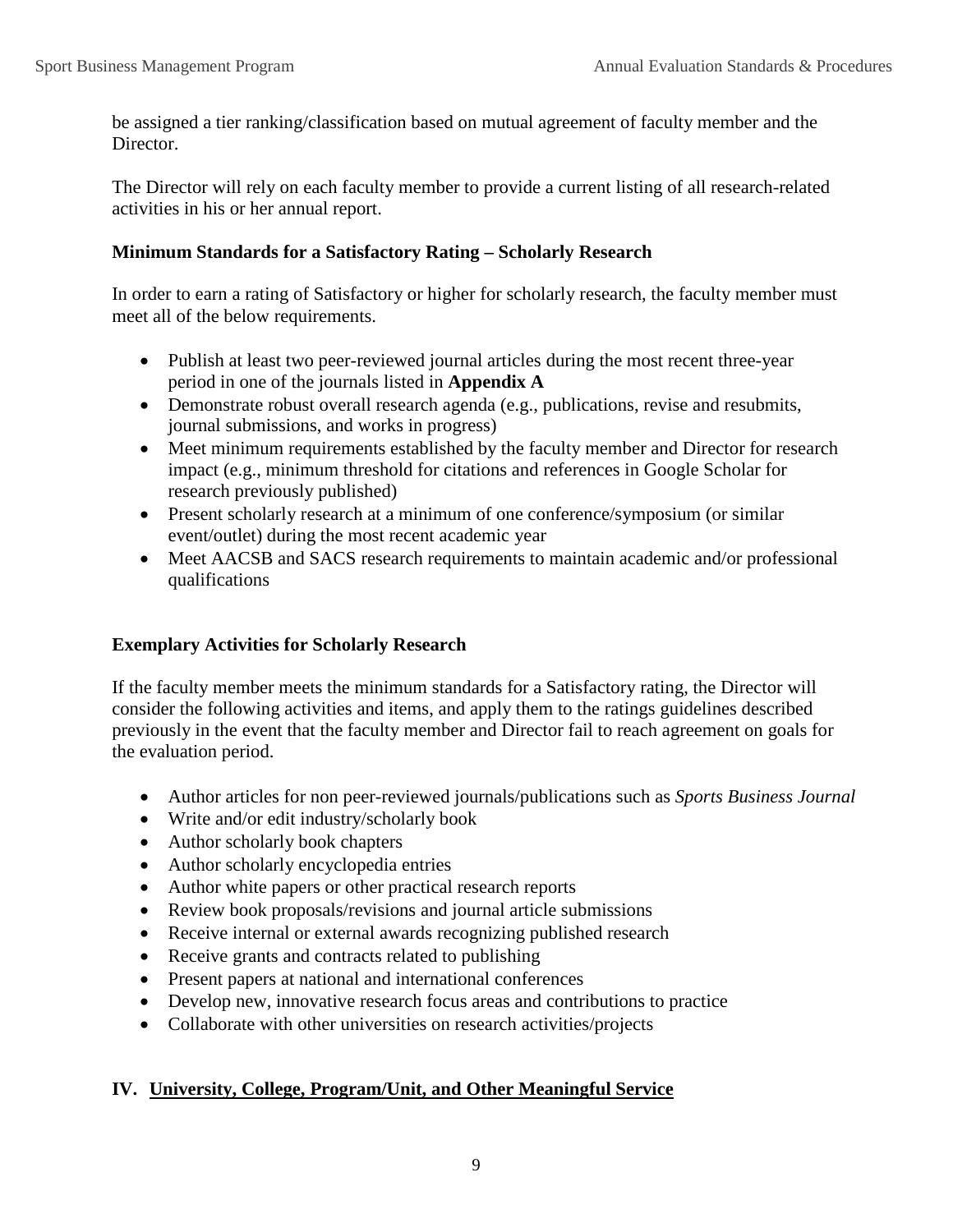### **Overview**

The service component of each faculty member's assignment will be evaluated on an annual basis by the Director and rated on the scale in Table 1. Service is expected of all faculty members. However, the type of service activity can be expected to vary based on the professional focus of each faculty member. The faculty member's primary goal in service should be to advance the interests and meeting the needs of students, the Sport Business Management Program, the College of Business Administration, the University of Central Florida, professional and academic organizations related to the Sport Business Management Program, and the local business community. The evaluation of service is not a simple counting of the number or variety of activities. Rather, the evaluation will measure both efforts expended and outcomes achieved. In general, a 10% assignment of effort for service equates to approximately 150 hours during the 9-month academic year. Likewise, a 20% assignment of effort for service equates to approximately 300 hours during the 9-month academic year.

### **Evaluation Sources/Factors for University, College, Program/Unit, and Other Meaningful Service**

In forming the evaluation of service, the Director will consider the faculty member's service focus area(s), opportunities for service, and any service activities and related professional development goals to which the faculty member and Director agreed at the beginning of the evaluation period. The Director will gather information from:

- Materials related to service submitted by the faculty member as part of his or her annual report, which should thoroughly document all service activities
- Public sources of information relating to the faculty member's service activity

### **Minimum Standards for a Satisfactory Rating – Service**

In order to earn a rating of Satisfactory or higher for service, the faculty member must successfully complete all of the following:

- Attend more than 70 percent of program and college faculty/staff meetings and other events (e.g., COBA faculty assembly each semester, program alumni events, DeVos Program advisory board meetings; Sport Business Minor innovation committee meetings)
- Serve on a minimum of one University, college or unit committee each academic year (as permitted based on faculty position)
- Attend one university graduation ceremony at which COBA students graduate per year
- Attend and participate in one Welcome to the Majors event per year
- Attend the president's state of the university event (unless teaching during event)
- Present at a minimum of two conferences (or in other academic classes)
- Attend college faculty meeting(s) with the University president and provost
- Engage in assigned faculty and student mentoring/advising activities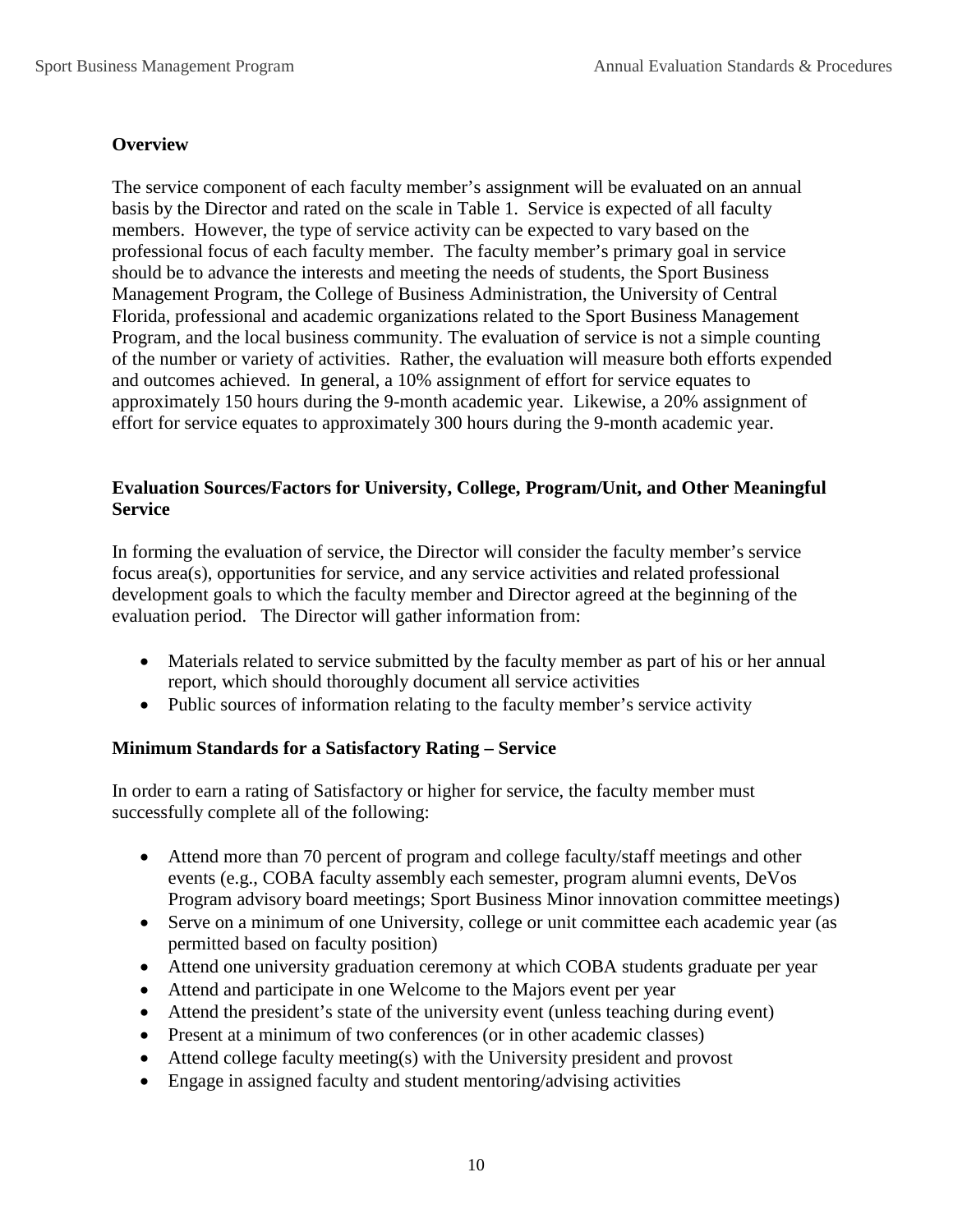A minimum of 75 hours of outcome-focused, high value service is required for each 5 percent assignment in this evaluation area. For purposes of illustration, a faculty member with a 10 percent service assignment will be required to demonstrate involvement in 150 hours of outcome-focused, high value service activities during the evaluation period. Similarly, a faculty member with a 20 percent service assignment will be required to demonstrate involvement in 300 hours of outcome-focused, high value service activities during the evaluation period.

### **Exemplary Activities for University, College, Program/Unit, and Other Meaningful Service**

If the faculty member meets the minimum standards for a Satisfactory rating, the Director will consider the following activities and items, and apply them to the ratings guidelines described previously in the event that the Director and faculty member fail to agree upon goals for the evaluation period.

- Create volunteer, internship and other experiential learning opportunities for undergraduate and/or graduate students
- Serve as program coordinator / director (e.g., director/coordinator of Sport Business Minor, or Academic Program Director or Associate Chair of DeVos Program)
- Serve as member of local organizing committee for major sport events or conferences
- Develop and organize professional student learning trip(s)
- Assist with alumni outreach initiatives
- Serve on University, college or program committees (e.g., academic committees including CEC, MPRC and UPRC as well as faculty/staff search committees)
- Serve as program representative for University initiatives (e.g., program library representative, program representative for AACSB accreditation)
- Place undergraduate and/or graduate students in post-graduation internships and jobs
- Develop and manage program partnerships with sport business organizations (e.g., outcome-focused meetings with leaders at sport business organizations to create student opportunities)
- Help with program fundraising efforts at graduate and/or undergraduate level
- Assist with curriculum or program/unit review
- Assist with program annual assessment and AACSB/SACS accreditation efforts
- Assist with curriculum development at doctoral, graduate and/or undergraduate level
- Participate in peer teaching/staff evaluations
- Serve with distinction as Editor or Associate Editor of a journal listed in **Appendix A**
- Serve with distinction as Editorial Board Member of a journal listed in **Appendix A**
- Participate in the UCF governance process (as permitted based on faculty position)
- Provide leadership to a University and/or community activity that impacts students, faculty and/or staff
- Mentor other faculty members with respect to research and publishing
- Assume leadership role in professional and/or community organizations impacting the profession and community

## **V. Professional Development and Other Creative Activities**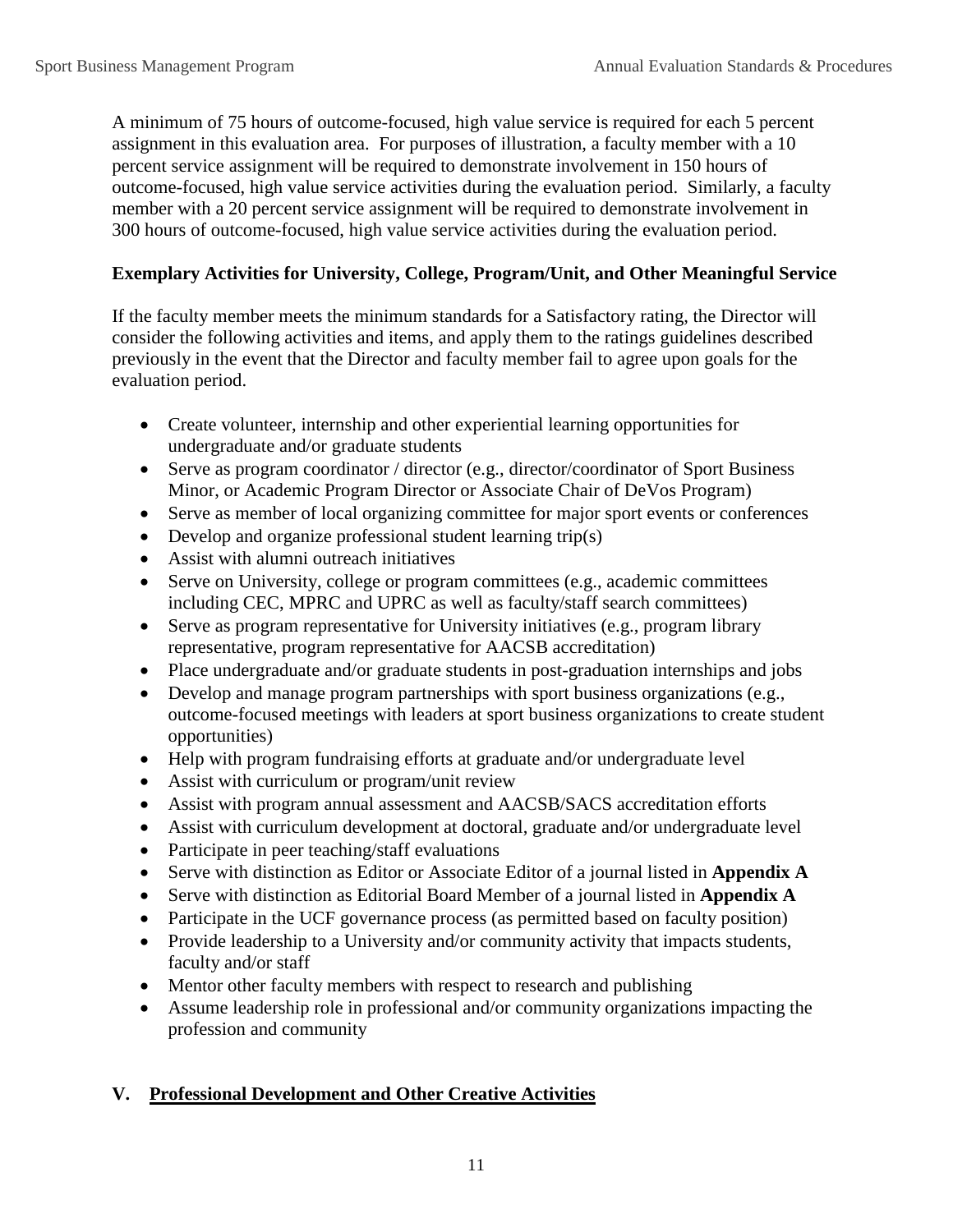### **Overview**

The Director will evaluate the professional development of each faculty member in addition to evaluating faculty engagement in other creative activities for the evaluation period as part of the annual evaluation process. The faculty member's primary goal in professional development should be to maintain and extend his or her subject matter expertise in fields related to the teaching assignment and research focus areas. The evaluation of professional development and other creative activities is not a simple counting of the number or variety of activities. Rather, the evaluation will measure both efforts expended and outcomes achieved. In general, a 10% assignment of effort for professional development and other creative activities equates to approximately 150 hours during the 9-month academic year.

### **Evaluation Sources/Factors for Professional Development and Other Creative Activities**

In forming the evaluation of professional development, the Director will consider the faculty member's typical and anticipated teaching assignments, research focus areas and any professional development activities and related goals to which the faculty member and Director agreed at the beginning of the evaluation period. The Director will gather information from:

- Materials related to professional development and other creative activities submitted by the faculty member as part of his or her annual report, which should thoroughly document all relevant activities
- Public sources of information relating to the faculty member's professional development and other creative activities

### **Minimum Standards for a Satisfactory Rating – Professional Development**

In order to earn a rating of Satisfactory or higher for professional development, the faculty member must meet all of the following requirements:

- Maintain currency and relevancy for someone who is teaching the undergraduate, graduate, and/or doctoral courses typically assigned to the faculty member, as defined by AACSB and SACS
- Successfully complete a number of exemplary activities that demonstrate professional development

#### **Exemplary Activities for Professional Development and Other Creative Activities**

The following are examples of professional development and other creative activities that sustain and improve subject matter expertise. Activities must relate to teaching assignment, research focus areas, and faculty member professional development goals. The activities are not necessarily weighed equally. An emphasis will be placed on the effort expended by a faculty member, the substance/depth of the activity, and the outcomes achieved.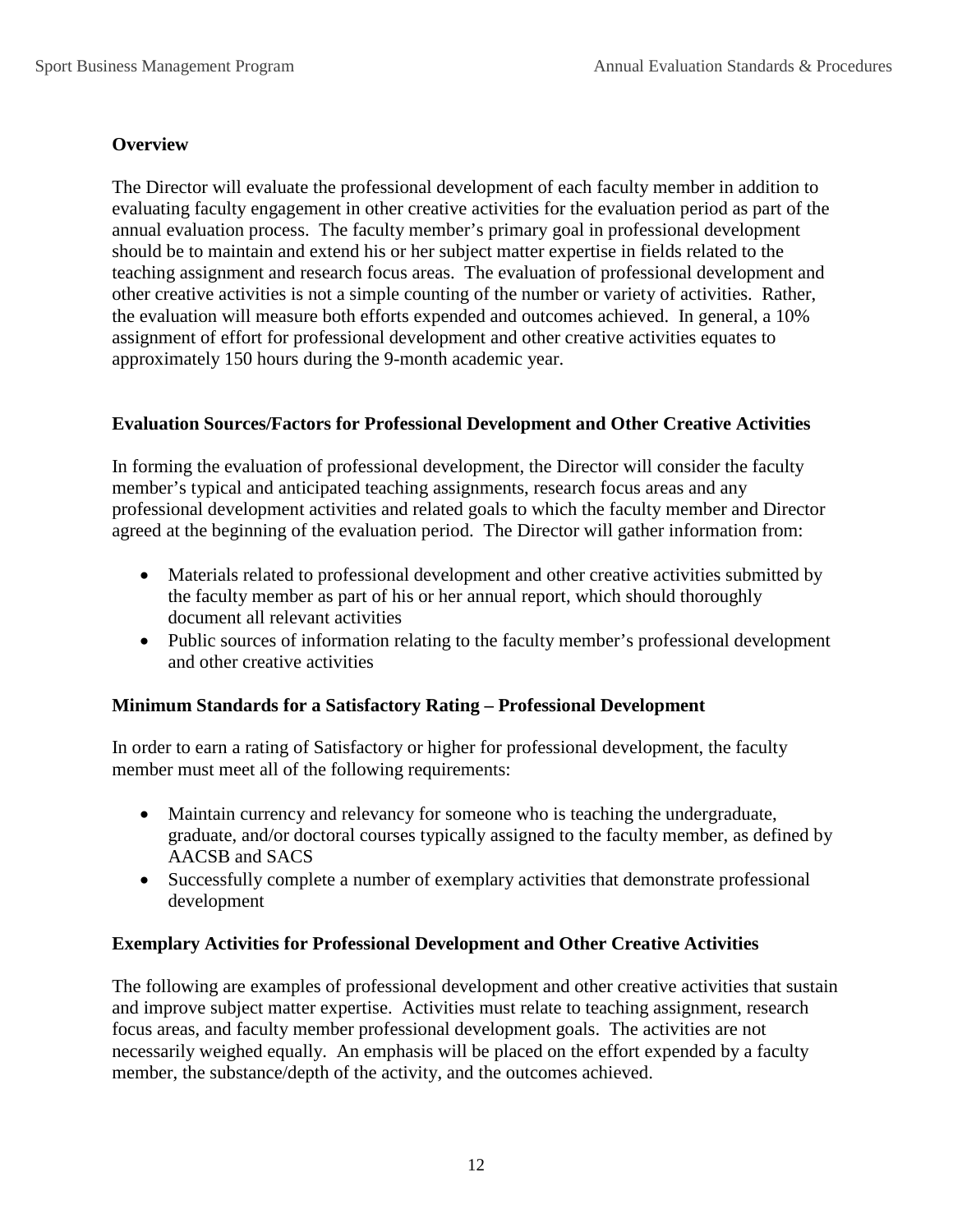- Attend and/or present at academic or professional conferences
- Maintain membership in relevant associations/organizations such as North American Society for Sport Management, National Sports Forum, Sports Lawyers Association, and National Association of Collegiate Directors of Athletics
- Publish a case study, white paper or technical report in the discipline
- Write/publish articles in the area of student learning and career development
- Publish in practitioner-focused journals and trade publications (e.g., *SportsBusiness Journal*)
- Engage in significant related work experience such as consulting services (note that AACSB currently requires a minimum of 80 hours annual work in service as a consultant, an expert witness, a practicing professional, a corporate board member, or a faculty fellow or intern to maintain certain academic and professional qualifications)
- Participate in continuing education programs (degree program or non-degree program)
- Develop and teach executive education programs in the field (note that AACSB currently requires a minimum of 30 contact hours over a 3-year period to maintain certain academic and professional qualifications).
- Create a business or own and operate a business related to the field of teaching and/or research focus areas
- Earn and/or maintain professional designations, certifications, and industry licenses (e.g., attorney license or CPA license)
- Receive grant(s) for teaching related activities
- Serve as board member of professional organizations in the sport business industry
- Participate in media interviews (e.g., quotes in news articles and in television productions)
- Present (as invited faculty member) at academic programs at other universities to further develop professional skill sets
- Read publications related to professional development, and implement/integrate suggested quality improvements into teaching, service and research activities
- Teach as an adjunct faculty member at other universities to improve teaching effectiveness and to enhance faculty member professional development
- Assist other faculty members and sport business programs with development of courses and/or curricula
- Complete additional professional development and other creative activities as agreed upon by faculty member and Director during goal setting meeting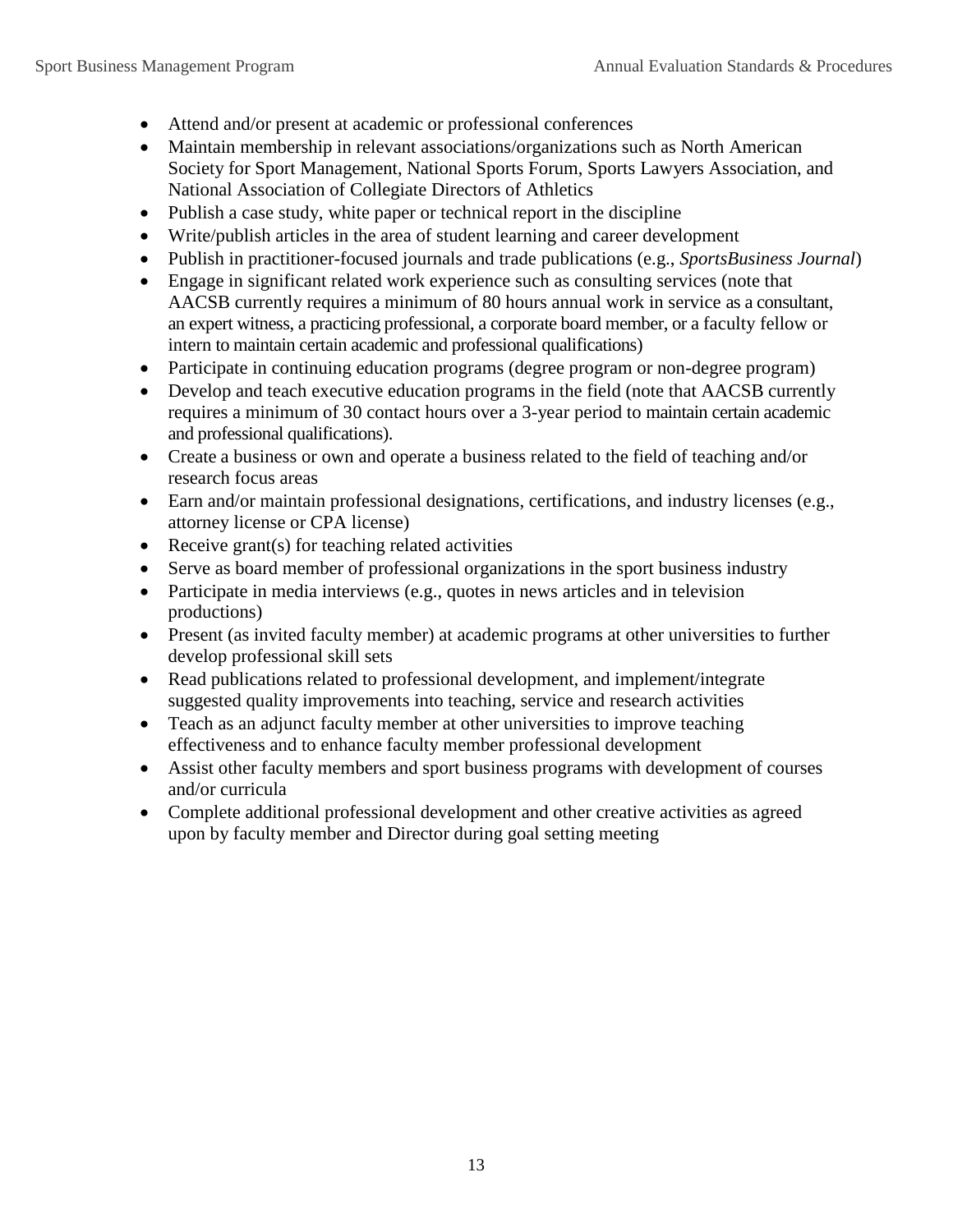## **Appendix A**

### **Journal Rankings**

#### **Premier**

Academy of Management Journal Basic and Applied Social Psychology International Journal of Sport Management and Marketing Journal of Brand Management Journal of Finance Journal of Financial Economics Journal of Intercollegiate Sport Journal of Management Journal of Marketing Journal of Marketing Research Journal of Sport and Social Issues Journal of Sport Management Sociology of Sport Journal Sport Marketing Quarterly

### **Tier IA**

American Educational Research Journal American Journal of Economics and Sociology Educational Researcher International Journal of Sports Marketing and Sponsorship International Journal of Research in Marketing International Journal of Sport Finance International Journal of Sport Management International Journal of Sport Marketing International Journal of Sport Communication Journal of Issues in Intercollegiate Athletics Journal of Sport and Administration and Supervision Journal of Sports Economics Journal of Sport Management and Education Marquette Sports Law Review Qualitative Inquiry Sport Management Review The Sport Psychologist

### **Tier I**

American Sociology Review American Bar Association Journal College Student Affairs Journal European Sport Management Quarterly Harvard Journal of Sports & Entertainment Law Journal for the Study of Sports and Athletes in Education